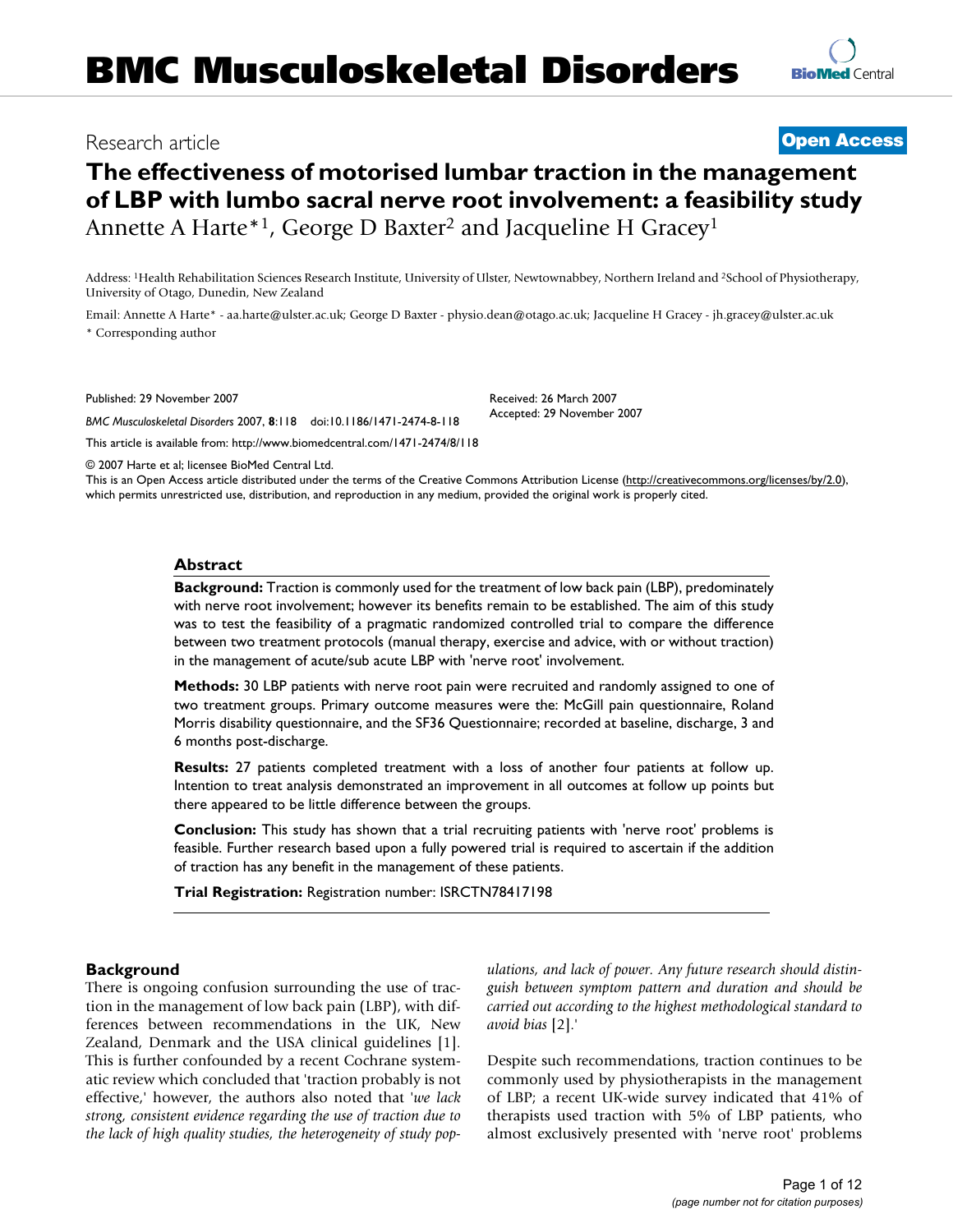[3]. Between 3 – 10% of LBP sufferers will experience 'sciatica' or 'nerve root' pain, with or without neurological signs [4-6] with 90% recovering, but a further 10% requiring surgery [6]. Guidelines highlight this small group of patients in their triage system with the implication that this group of patients may be more severe, slower to recover, and may require specialist referral when compared to 'simple' LBP [5,7-10]. Effective management of this group of patients is therefore essential to limit costly onward referral and surgery that may result.

This study was designed to assess the feasibility of a pragmatic randomized controlled trial (RCT) designed to examine the effectiveness of traction with this subgroup of LBP, employing treatment parameters indicated by clinical practice and expert opinion [3]. As manual therapy is often used in conjunction with traction in the management of 'nerve root' problems, this study compared the addition of traction to a manual therapy treatment protocol (manual therapy, exercise and advice, with or without traction).

The specific objectives of this study were to ascertain the feasibility of the study protocol, in particular the screening and adequate recruitment of 'nerve root' patients.

# **Methods**

Ethical approval was granted by the Research Ethical Committee of the University of Ulster. This multicentred, pragmatic randomized controlled trial was set in three physiotherapy departments in the Down Lisburn Health and Social Care Trust, Northern Ireland. General Practitioners in this catchment area were contacted to ensure early referral to physiotherapy of LBP patients with nerve root involvement.

#### *Subjects were included if they fulfilled the following criteria*

(i) Aged 18–65 years of age (male and female), presenting with acute/sub-acute LBP with accompanying radiculopathy;

(ii) Radiculopathy or 'nerve root' was identified by the presence of:

Dermatomal pain distribution radiating below the knee (one or both limbs), of a sharp/severe quality, often worse in the leg than back (leg pain threshold of 3/10 VAS).

With at least one of the following signs and symptoms:

(a) Pins and needles in the distal dermatome (where this was present patients with leg pain were accepted even if not extending below the knee);

(b) Increased pain in the leg on coughing, sneezing or straining;

(c) Neurological deficit i.e. decreased muscle strength/ sensory loss/reflex loss;

(d) Positive straight leg raise test i.e. limb symptoms reproduced on SLR test below 90 degrees [5,8,10-12];

(iii) Acute/sub acute LBP, defined as LBP of less than 12 weeks duration [5,7], or a recurrent episode with a pain free period of at least three months prior to the onset of this episode. Only one study has considered recovery rates with 'sciatica' [13] and reported that both back and leg pain decreased, on average, by 69%, and disability decreased by 57% within one month from onset. Current physiotherapy practice would suggest that treatment begins as soon as possible; therefore patients were accepted after 4 weeks of onset of leg pain;

(iv) Able to attend for physiotherapy 2–3 times a week for 4–6 weeks;

(v) Patients were literate with English as their first language.

# *Subjects were excluded if they presented with*

(i) Previous spinal surgery;

(ii) Formal therapeutic or medical intervention within the last three months (eg epidural injection, facet joint block, physiotherapy etc);

(iii) Co-existing conditions (anklyosing spondolytitis, rheumatoid arthritis, spinal stenosis (diagnosed), spondolythesis, recent spinal fracture, spinal tumor or a patient where secondary metastases was suspected);

(iv) Concomitant severe medical problem preventing participation in the trial (cardiac condition, respiratory conditions, neurological disorder or organ disease);

(v) Long term oral steroid intake (due to the risk of osteoporosis);

(vi) Current anti-coagulant therapy or blood clotting disorders;

(vii) Pregnancy;

(viii) History of major psychiatric illness;

(ix) Roland Morris disability questionnaire score of below 4, and/or a VAS score of less than 3 on a 10 point scale for leg pain (to avoid floor effects).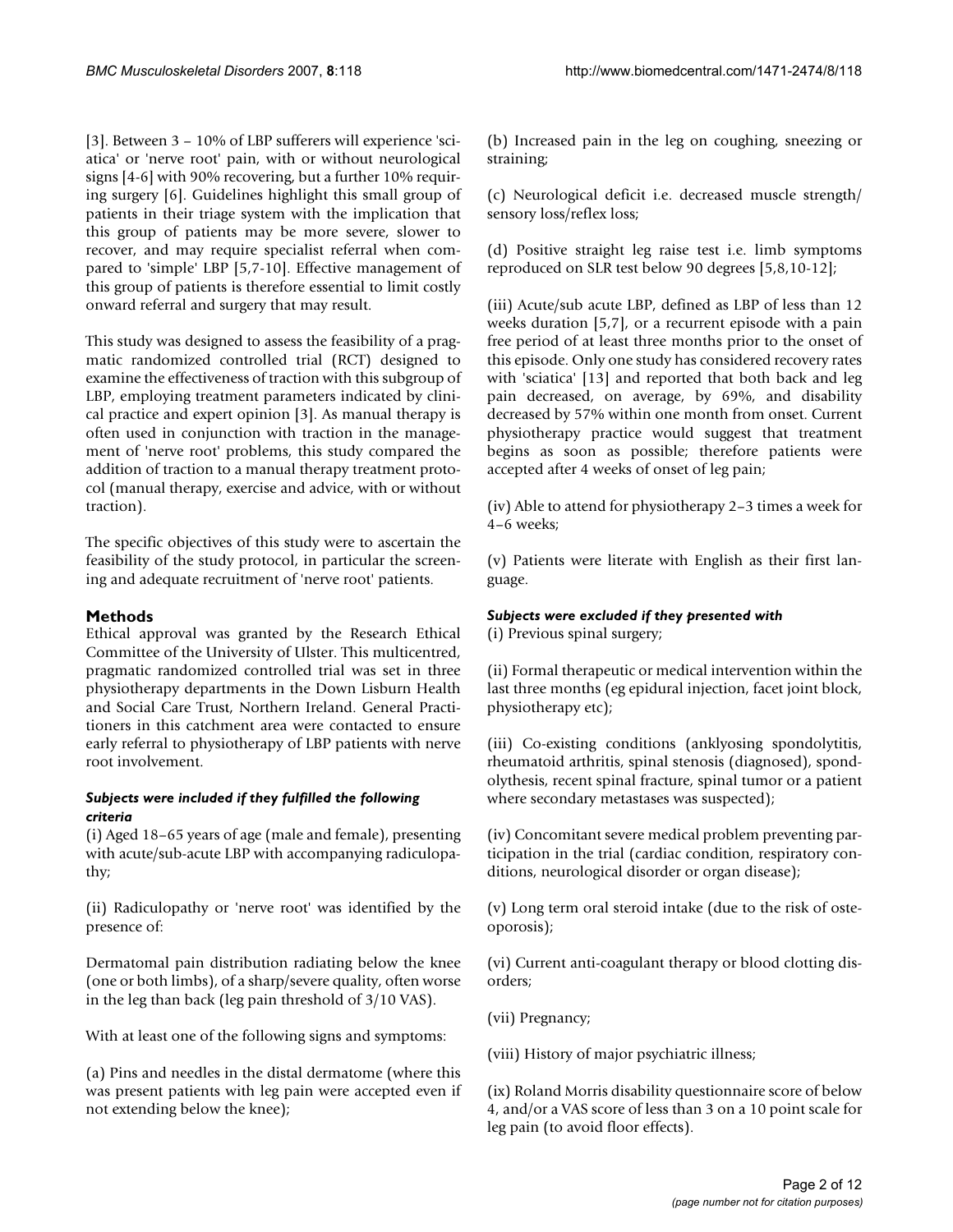#### *Research design*

The research design was an investigator-blinded pragmatic RCT with two active treatment arms.

Two physiotherapists were appointed in each of the three research sites: these were responsible for the initial screening of incoming referrals, onward referral of patients to the research therapist, and treatment of patients entered into the trial.

The research therapist (who was blind to group allocation), performed the baseline and outcome measures. Randomization was performed by an independent researcher not otherwise involved in the trial through a pre-determined randomization table [14]; group allocation was placed in a sealed opaque envelope and numbered 1 – 30 for each trial patient. Patients and therapists were instructed not to reveal to the research therapist the treatment group to which they had been allocated (Fig 1).

Outcome measures were recorded at baseline, discharge and again at 3 and 6 months post completion of treatment; the 3 and 6 month follow-up were completed by post. Primary outcome measures used were: McGill pain questionnaire (MPQ) [15-17], Roland-Morris disability questionnaire (RMDQ) [18], Short-form 36 (SF36) [19], and the Acute LBP screening questionnaire (ALBPSQ) [20,21]. Secondary outcomes were recorded at each treatment session by the treating physiotherapist: visual analogue scale for back and leg pain (VAS) [22,23] and percentage of overall improvement as perceived by the patient [24]. In addition a medication diary was recorded by the patient throughout treatment, and a general questionnaire pertaining to recurrence, further treatment etc was collected at 3 and 6 months.

#### *Treatment Groups*

#### *Manual Therapy Group (MT)*

Patients randomly assigned to this group received manual therapy, exercises and advice. In the absence of any specific treatment protocol for the management of 'nerve root' this represented the "best treatment for acute LBP" as designated by the Clinical Standards Advisory Group [7] and the Royal College General Practitioners Guidelines [8]. Treating physiotherapists were limited to using the techniques contained within the protocol, but were free to choose the selection of techniques considered most appropriate for that patient at any point during treatment.

*Manual therapy*: was defined as any mobilization and/or manipulation techniques for the spine described by Maitland [25] or Cyriax [26]. The physiotherapist had freedom of choice of which to use and when, and the spinal regions to which they were applied.

*Exercises* included specific exercises and/or advice to stay active; the former included any exercises that the therapist felt was appropriate for an individual patient e.g. mobilizing exercises, abdominal and back strengthening exercises, extension exercises or core stability.

*Advice:* to stay active included continuing with activities or introducing activity e.g. the addition of short walks, swimming or continuing with reduced activities of daily living; gentle mobilizing or strengthening exercises could also be included. Relevant advice was also given to the patient e.g. sleeping positions, sitting positions, education re prognosis and recurrence rates etc. The "Back Book" [27], an evidence-based patient education booklet, was given to all patients by the treating therapist to reinforce the information verbally given to the patient.

#### *Traction group (LT)*

This arm of the trial was based upon the same intervention as the manual therapy group but with the addition of motorized (static) lumbar traction. Lumbar traction was used initially with these patients but the therapist could also select to use mobilization techniques in conjunction with traction, or to exchange traction for mobilization techniques as the patient improved (therapist's clinical judgment). The parameters for traction application were established from expert opinion and from the results of a UK wide survey (Table 1).

#### *Excluded treatments*

Patients were not permitted to receive any other types of manual therapy (e.g. Mulligan, McKenzie regimes), electrotherapy, or any additional interventions (acupuncture, taping, corset, heel raises) during the intervention period of the trial. These were excluded as the UK wide survey [3] informing this trial had not indicated a common use of these modalities in conjunction with traction.

#### *Statistical analysis*

All data were scored and entered onto the Statistical Package for the Social Sciences (version 11) for analysis. Due to the small sample size and the chance of Type 2 error, inferential statistics were not used in the analyses; instead descriptive statistics were employed to compare the data between the two groups (median and interquartile range, as data were skewed). Intention to treat analysis was performed. The imputation method used to replace missing data for all study participants who failed to complete treatment or follow up was the last available score forward method; an alternative per protocol was also performed for those that completed treatment and follow up. SF36 was analysed as norm-based data and presented as component scores for physical and mental components. Appropriate descriptive statistics are presented for baseline characteristics (Table 2).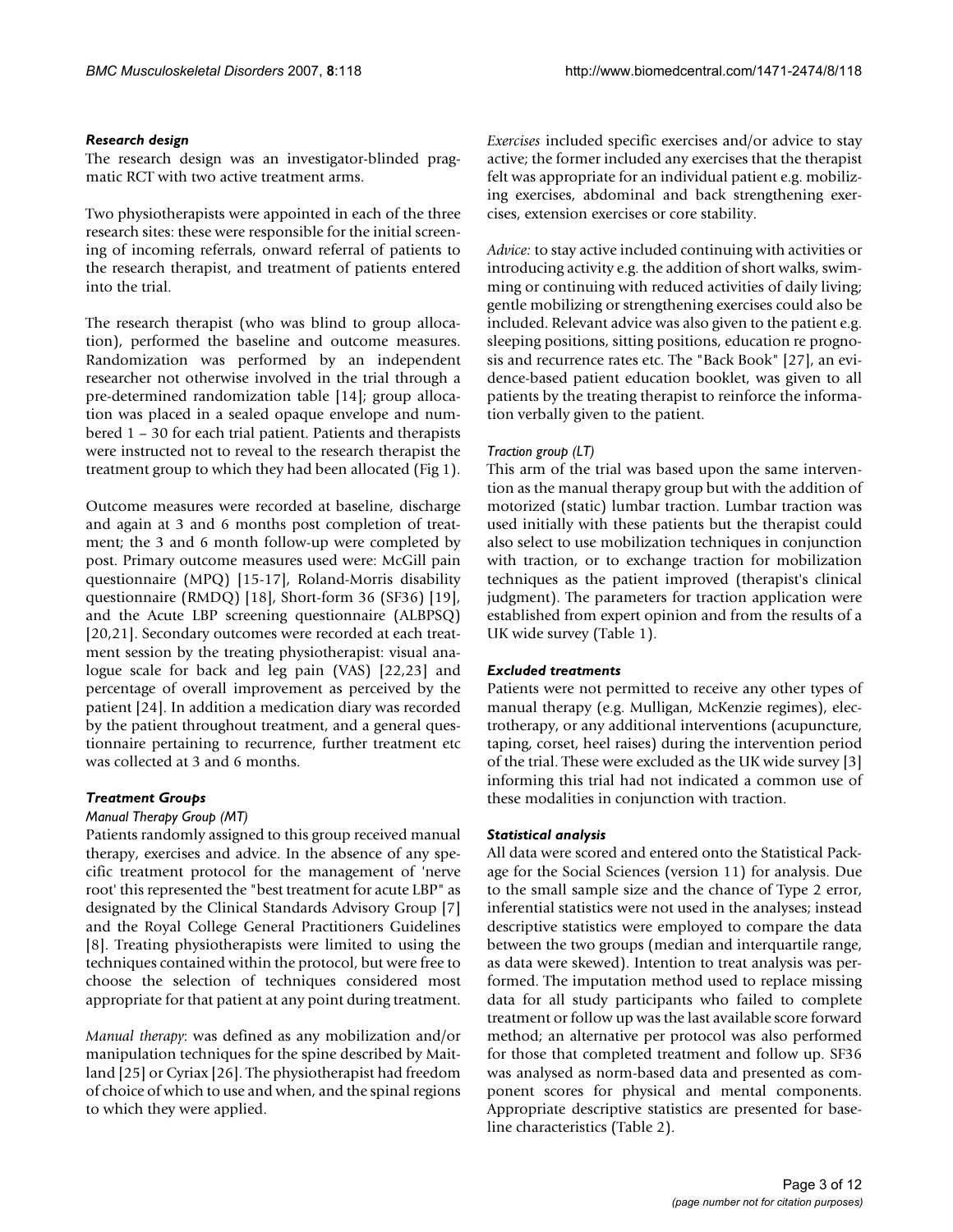

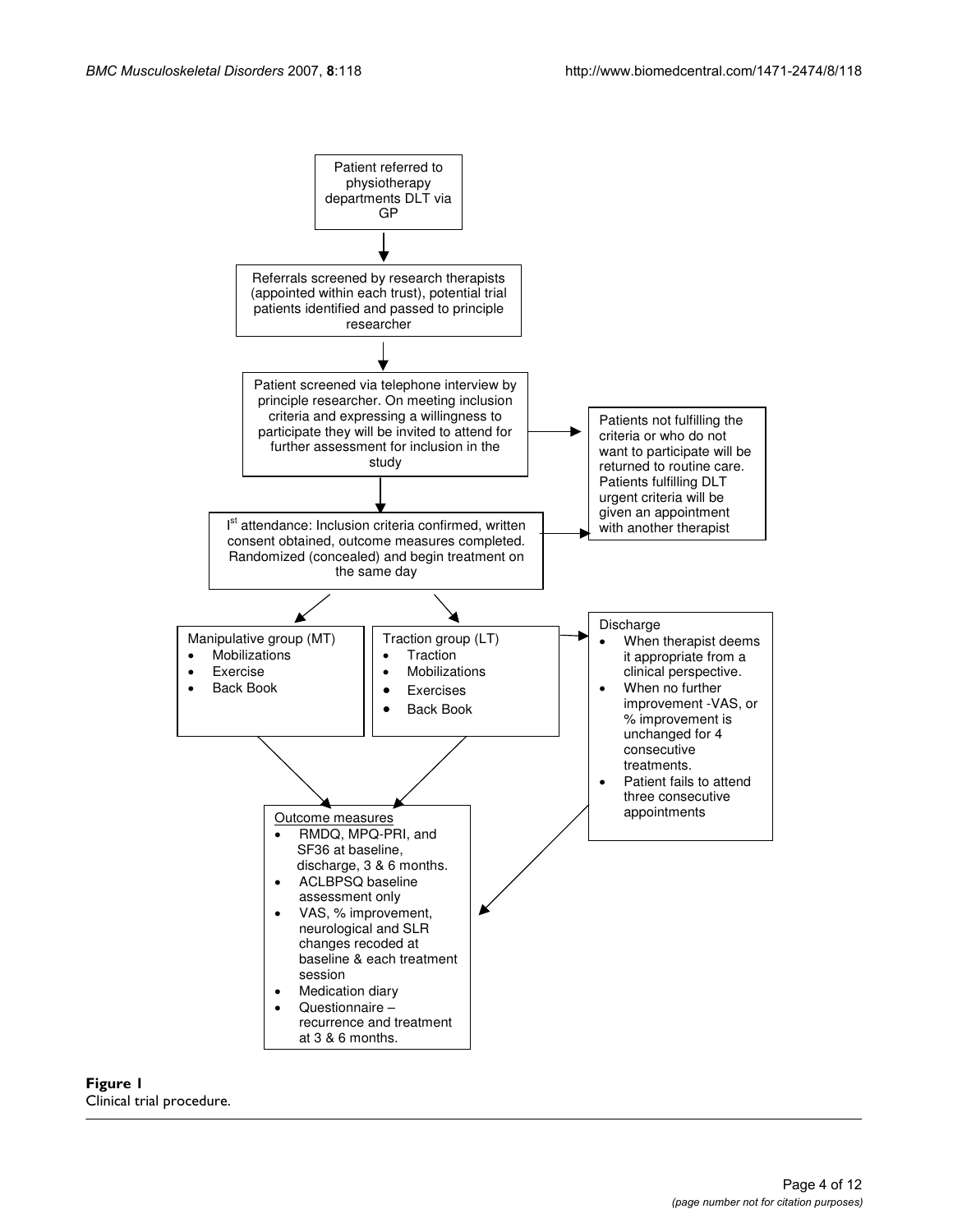**Table 1: Traction parameters: nerve root patients**

| Traction parameter        | Recommended guidelines (Harte et al 2005)                          |
|---------------------------|--------------------------------------------------------------------|
| <b>Traction bed</b>       | Split table motorized traction unit                                |
| <b>Traction Position</b>  | Fowler position (hips and knees flexed to 90<br>supported on stool |
| <b>Traction Weight</b>    | $5 - 60$ kg                                                        |
| Traction duration         | $10 - 20$ min each session                                         |
| <b>Traction Frequency</b> | $2 - 3$ times per week                                             |

## **Results**

A total of 101 patients were screened; 30 patients entered the trial between March 2004 and February 2005 (Figure 2 CONSORT flow diagram shows the progression through the trial).

#### *Compliance with treatment and follow up*

All patients received the treatment to which they were allocated; 27 patients completed treatment, 3 patients failed to complete treatment, one patient was lost to follow up at 3 months and a further three patients at 6 months (Fig 2). Subjects in each group received a similar number of treatments (LT, mean 11.4, SD 5; MT mean 10, SD 3.3) lasting no longer than 30 min at each session and were seen for treatment on an average of twice weekly (Mean LT 2.3, SD .79; MT 2; SD .73), ensuring equal contact time for each group.

## *Patient demographics*

The mean age of patients in the study was 44.1 years (SD 10 years; range 29 – 60 years); 40% (n = 12) were male and  $60\%$  (n = 18) were female (Table 2). The mean duration of the current episode of LBP was 7 weeks (SD 2.7 weeks; range 4 – 12 weeks).

The baseline demographics, clinical characteristics, and outcome measure scores showed some differences between groups; most notably was that the MT group had a higher proportion off work due to LBP, a greater history of episodes of LBP, they participated less in physical activity and they also had more neurological signs than the LT group. These findings are possibly reflected in the higher median scores for several of the outcome measures and may have an impact on the results of this study (Table 2).

## *Outcomes*

Fig 3, 4, 5, 6 shows the median points for the main outcomes plotted graphically. These results demonstrate a trend of improvement in both groups at follow up points but there appears to be little difference between the two groups. In comparing the data for those subjects who 'completed' the trial (per protocol) a similar trend was noted with little effect due to the intention to treat analysis (Table 3). Change scores between baseline and the three follow up points demonstrate a similar trend (Table 4).

Percentage of overall improvement (as perceived by the patient) at completion of treatment was similar for both groups: LT group median score 90% (IQR 24); MT group 90% (IQR 22.5). Follow up questionnaire at 3 and 6 months showed similar results for both groups (Additional file 1). At the 3 month follow up several patients had sought further treatment: GP (19.2%, n = 5), Orthopaedic Consultant (7.7%, n = 2) and Chiropractor (3.8%, n = 1). One patient had had surgery (discectomy) and two patients were awaiting MRI. At the 6 month follow up two patients were waiting to see an orthopaedic consultant, but despite only small improvements in pain and disability no other treatments were sought.

# **Discussion**

Recruitment of 'nerve root' patients can be difficult as it has been reported that only 3 – 10% of LBP suffers have these symptoms [4-6]. However this study has demonstrated that a clinical trial with this sub-group of LBP patients is feasible. Recruitment was slow and occurred over an 11 month period with 101 patients screened by telephone to achieve the target of 30 patients for this trial. A larger trial would require a multi-centered design to successfully recruit the numbers required for a fully powered study. The initial telephone screening procedure implemented in this trial was appropriate, and only one patient required attendance for further screening before a descision could be made; furthermore only one patient refused consent to participate in the trial. Although specific data was not retained on those excluded from the trial, the most common reasons were that they did not meet the 'nerve root' criteria or the time from onset of 4–12 weeks. This screening process ensured recruitment of patients with predominantly L4/5 and L5/S1 nerve root symptoms; this is cited as being the most commonly affected nerve root, and thus this group was considered representative [5,28]. This method facilitated the screening of a large number of patients within a minimal timeframe, and would be appropriate for a large multi centre trial.

The results of this study demonstrated an improvement in both groups throughout the trial but with little difference demonstrated between the groups, however this is to be expected in a group of this size. Improvement however cannot be attributed to the intervention as natural improvement can not be discounted as a non-intervention control was not used in this trial. Additionally, while there were differences in baseline characteristics between groups which may have confounded the results a larger randomised trial would overcome this. Analysis was completed through the intention to treat principle (last avail-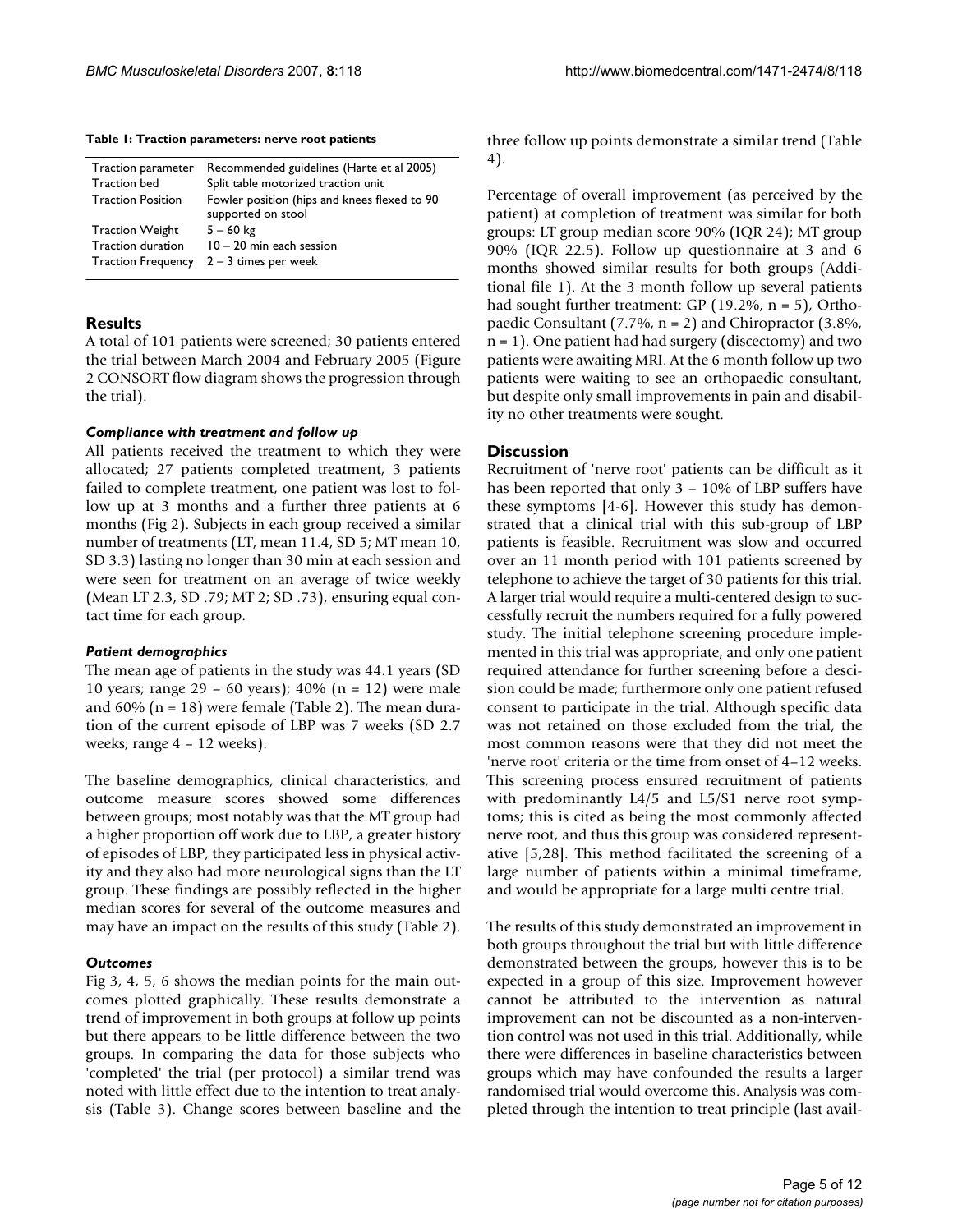#### **Table 2: Baseline demographics for both groups**

|                                                            | LT group ( $n = 16$ | MT group $(n = 14)$ |
|------------------------------------------------------------|---------------------|---------------------|
| Age (Mean, SD)                                             | 45.25 (7.99)        | 42.79 (12.09)       |
| Gender (%, N)                                              |                     |                     |
| Male                                                       | 37.5(6)             | 42.9(6)             |
| Female                                                     | 62.5(10)            | 57.1(8)             |
| <b>Employment</b> (%, N)                                   |                     |                     |
| In paid employment                                         | $68.8$ (11)         | $78.6$ (11)         |
| Not in paid employment                                     | 31.5(5)             | 21.4(3)             |
| <b>Job description</b> (%, N)                              |                     |                     |
| Heavy manual work                                          | 25(4)               | 35.7(5)             |
| Light work - desk/supervisory                              | 31.3(5)             | 28.6(4)             |
| Homemaker                                                  | 1.8(3)              | 21.4(3)             |
| Professional                                               | 12.5(2)             | 7.I $(1)$           |
| Retired                                                    | 6.3 $(1)$           | 7.I $(I)$           |
| Incapacity benefit                                         | 6.3(1)              | 0                   |
| Sick leave from work (%, N)                                |                     |                     |
| Not applicable                                             | 31.5(5)             | 14.3(2)             |
| At work                                                    | 43.8(7)             | 42.9(6)             |
| Off work due to LBP                                        | 25(4)               | 42.9(6)             |
| Weeks duration of LBP (Median, IQR)                        | 6.5(4.8)            | 6(4)                |
| Number of episodes of LBP in the past year $(\%, N)$       |                     |                     |
| None                                                       | 81.3 (13            | 42.9(6)             |
| $I-3$                                                      | 6.3 $(1)$           | 42.9(6)             |
| Constant LBP                                               | 12.5(2)             | 14.3(2)             |
| Number of months since last episode of LBP $(\%, N)$       |                     |                     |
| No episodes                                                | 81.3(13)            | 35.7(5)             |
| 3-6 months                                                 | 0                   | 35.7(5)             |
| 7-12 months                                                | 6.3(1)              | 7.I $(I)$           |
| >1 year                                                    | 0                   | 7.1(1)              |
| Constant LBP                                               | 12.5(2)             | 14.3(2)             |
| Previous treatment for LBP $(\%, N)$                       |                     |                     |
| Yes                                                        | 12.5(2)             | 14.3(2)             |
| No                                                         | 50(8)               | 50(8)               |
| Not applicable                                             | 37.5(6)             | 28.6(4)             |
| Participation in physical activity (%, N)                  | 62.5(10)            | 35.7(5)             |
| Continued with activity since onset of this episode (%, N) | 18.6(3)             | 21.4(3)             |
| Smoker (%, N)                                              |                     |                     |
| Current smoker                                             | 25(4)               | 28.6(4)             |
| Past smoker                                                | 6.3 $(1)$           | 21.4(3)             |
| None smoker                                                | 68.8 $(11)$         | 50 $(7)$            |
| Neurological/Neurodynamic changes (%, N)                   |                     |                     |
| Reflex - reduced/absent                                    | 18.8(3)             | 35.7(5)             |
| Muscle power - reduced/absent                              | 37.5(6)             | 50(7)               |
| Sensation - decreased/hypersensitive                       | 18.8(3)             | 28.6(4)             |
| SLR - restricted and reproducing leg pain                  | 100(16)             | 78.6 (11)           |
| Crossed SLR                                                | 6.3 $(1)$           | 21.4(3)             |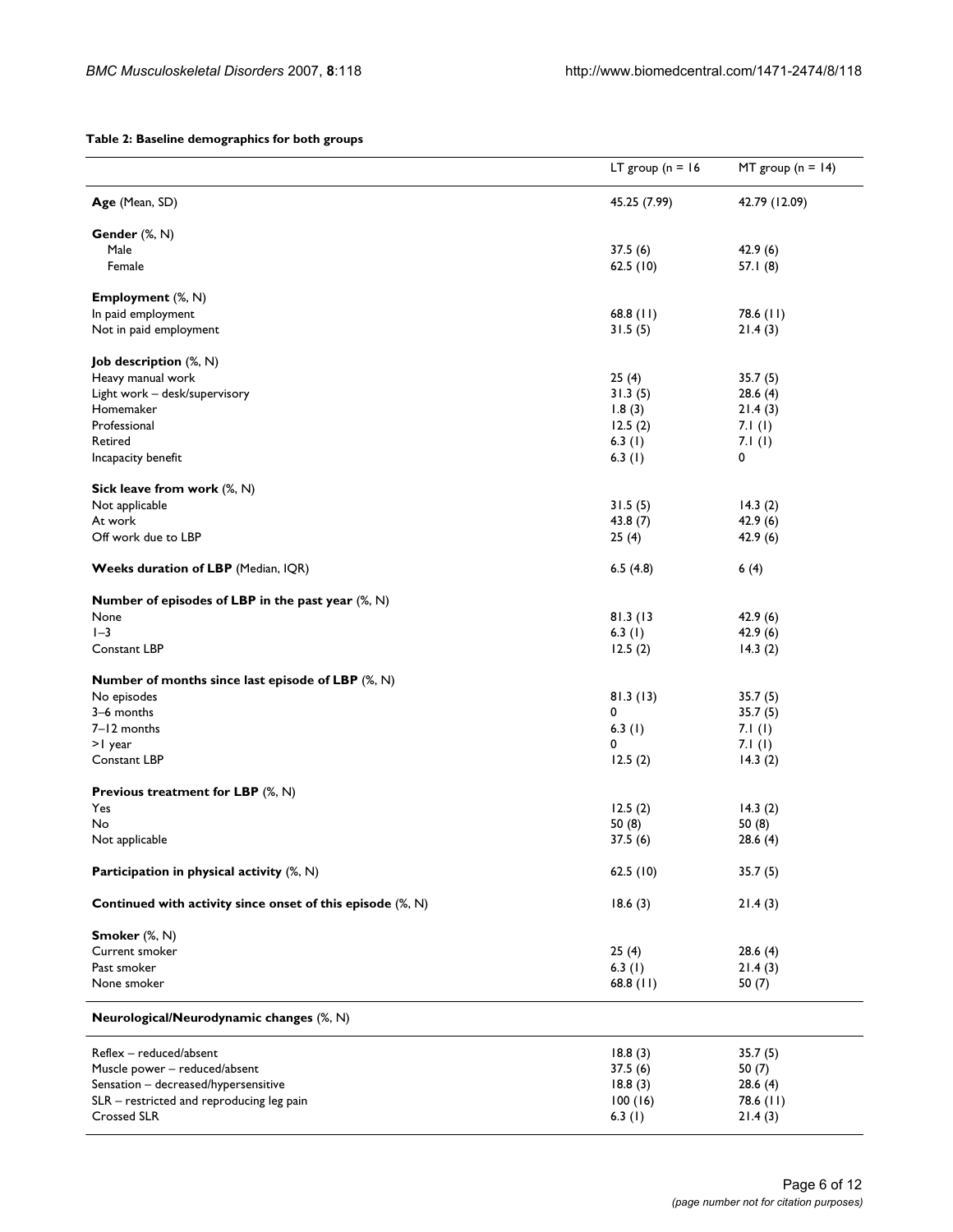| Outcome measures (Median, IQR) |            |  |  |
|--------------------------------|------------|--|--|
| 10(4.5)                        | 11.5(8.5)  |  |  |
| 20.5(9)                        | 29(20)     |  |  |
| 104(42.5)                      | 112(49)    |  |  |
| 31(3.6)                        | 36.1(23.4) |  |  |
| 46.5(17.2)                     | 47.3(21.3) |  |  |
| 5(4.5)                         | 5(4.5)     |  |  |
| 7(3.5)                         | 5.6(3.5)   |  |  |
|                                |            |  |  |

| Table 2: Baseline demographics for both groups (Continued) |  |  |
|------------------------------------------------------------|--|--|
|------------------------------------------------------------|--|--|

able score forward method), however on analysis per protocol the results demonstrated similar trends.

As this was a feasibility study with a small sample size and limited statistical power, it may not detect beneficial effects or important relationships between variables therefore a sample size calculation was conducted based on the minimum clinical difference of the RMDQ of 2 points [28]. This indicated 50 subjects would be required for each intervention group (90% power, alpha value of 0.05) and allowing for 15% attrition at three follow-up points a



**Figure 2** Consort flow diagram.

sample size of 76 subjects per group would be required for a larger study [14,29]. This would be achievable in a multi-centered design.

This study was designed to investigate the feasibility of a trial of traction with a clearly defined subgroup of LBP patients, who had previously been identified as the group most likely to receive traction in routine clinical practice [3]. The presence of clinically diverse subgroups of LBP patients may confound broadly based research trials in this area, as particular treatments may only be effective with distinct subgroups of subjects. 'Nerve root' is perhaps the most easily identified and arguably the least disputed subgroup. This study advances previous work on traction with LBP patients with 'nerve root' symptoms in the acute/sub acute phase. A number of previous RCTs have examined the effectiveness of lumbar traction with this group of patients; however many of these failed to define 'nerve root' adequately [30-33], and many have included patients outside the acute/sub acute phase [30,31,33-37]. Only two previous studies adequately defined nerve root involvement and included patients in the acute/sub acute phase [38,39]: both of these were rated as low quality studies [40]: one with positive [38], and one with negative results [39]. However the Larsson [38] study did not employ clinically appropriate treatment parameters, which is an important issue as it can lead to serious performance bias in a trial [40-42]. The current study has attempted to address these issues, by establishing treatment parameters from expert and clinical opinion [3,40], but it is not possible to state that these are the 'best' treatment parameters available as treatment doses are difficult to establish. However these parameters are important in that they are currently being used by those therapists who feel it is an effective treatment for this subgroup and in the absence of 'best' treatment doses it is a reasonable starting point.

Another possible limitation in the design of previous traction studies has been the use of traction in isolation, as physiotherapists and other clinicians tend to work using a polytherapy approach [3,24,43-46]. Physical therapy is characterised by diverse combinations of treatments which often move from passive towards a more active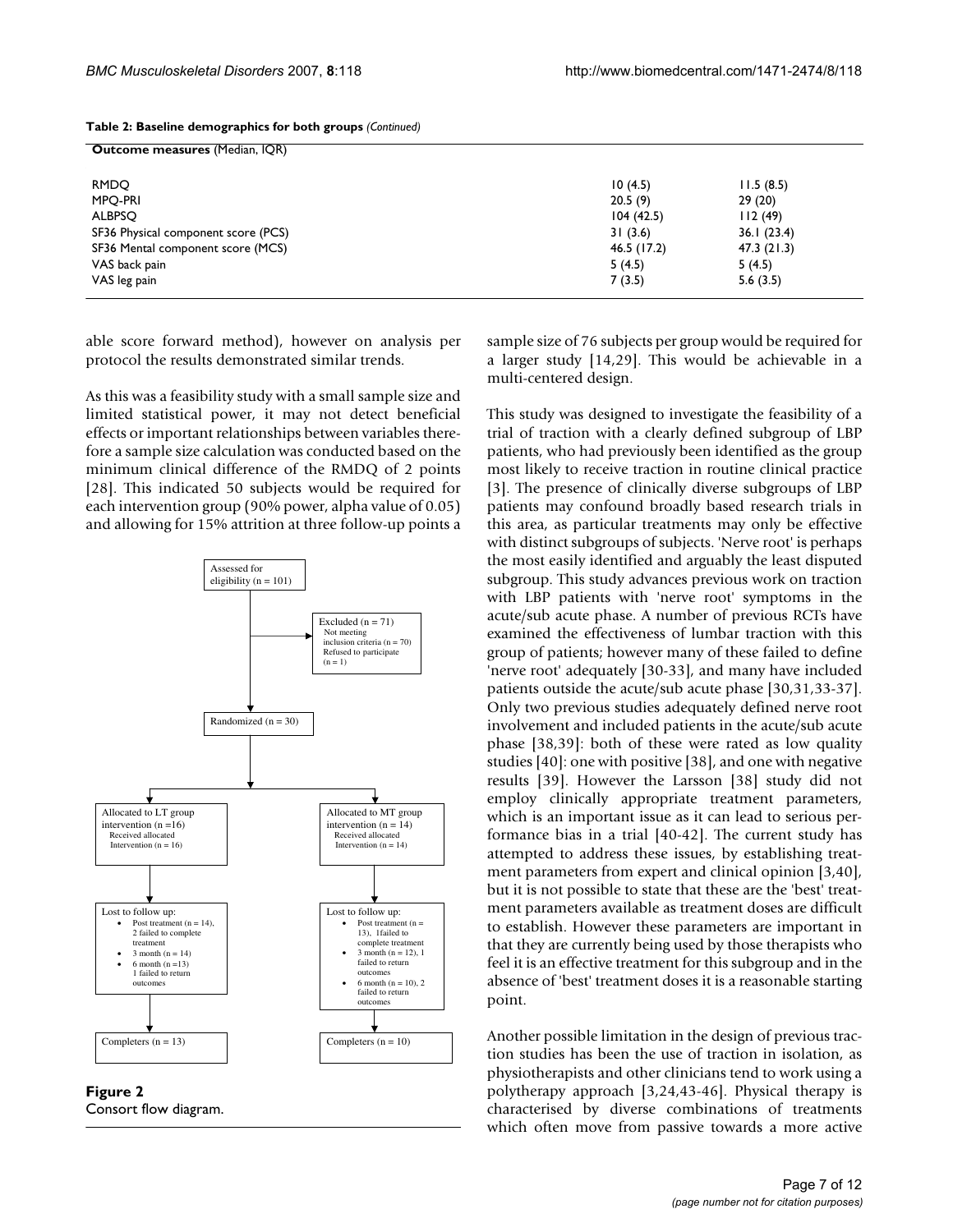

**Figure 3** Median score for RMDQ at follow up points.



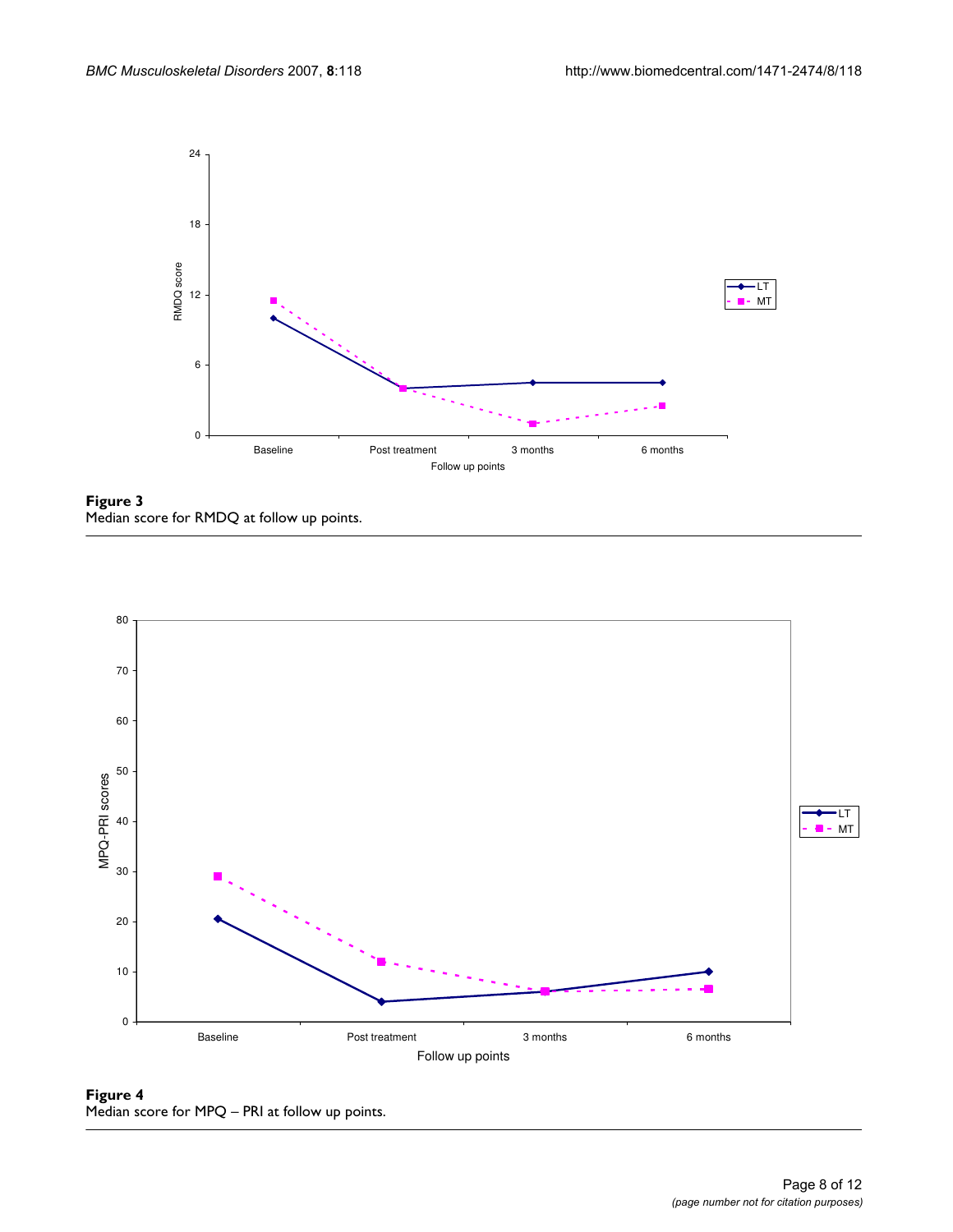

Figure 5 Median score for SF36 physical component score at follow up points.



Figure 6 Median score for SF36 mental component score at follow up points.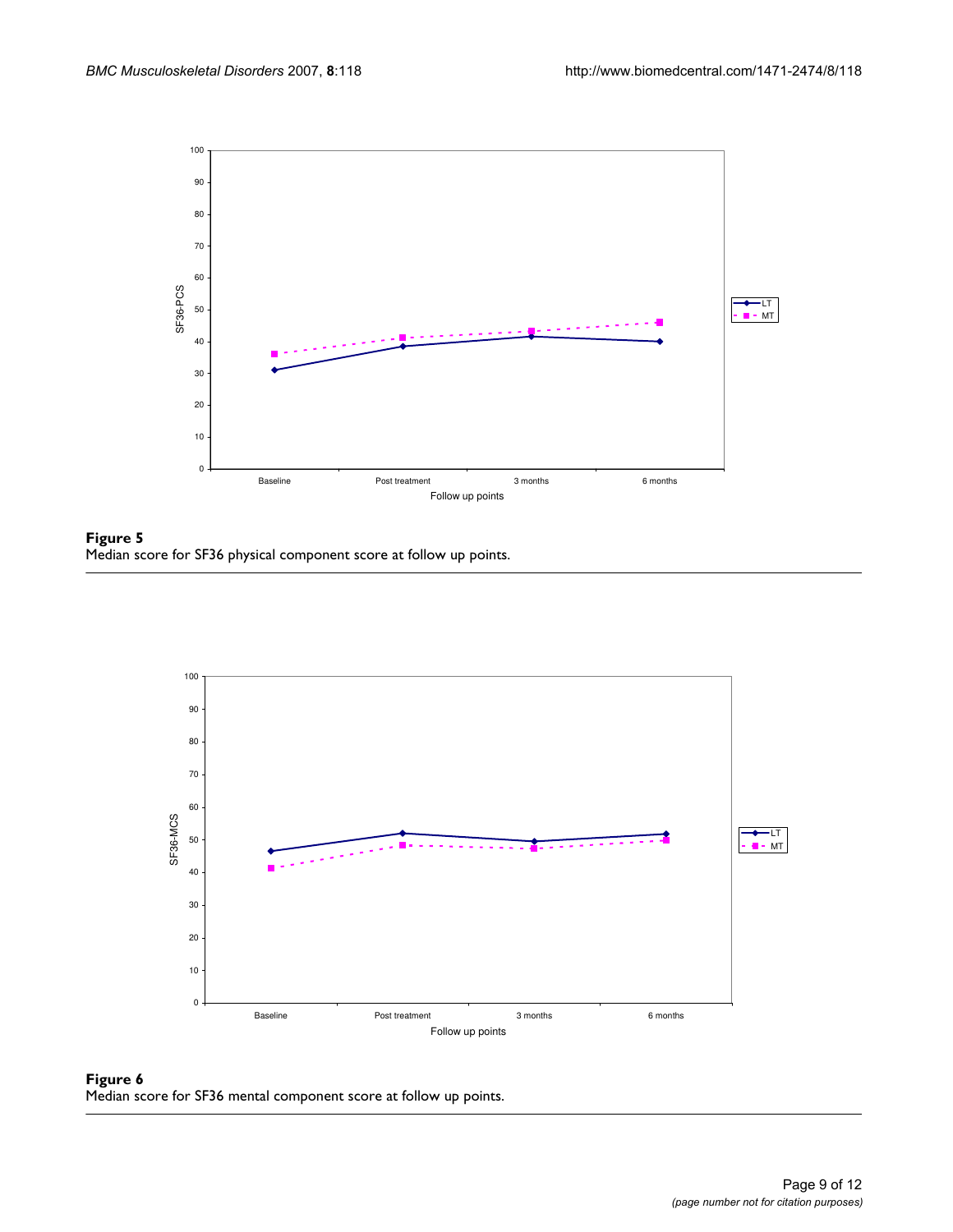

**Figure 6** Median score for SF36 mental component score at follow up points.

form of treatment in the latter stages of a management programme [43,46]. Indeed therapists in this study tended to use a combination of all the components of the treatment protocol i.e. manual therapy and/or traction, advice and exercise combined in many different ways throughout the treatment program to reflect the needs of their patients. Delitto (2005) has suggested that we have been looking for the 'magic bullet' for LBP management, with explanatory trials subjecting all non-specific LBP

patients to the same treatments; he has argued that this will not provide the answers we seek. Instead studies should be planned that reflect the clinical environment [47]. The pragmatic randomised trial design used in the current study allowed the therapists the flexibility of treating patients individually using a polytherapy approach, based upon clinical reasoning, within a wider research protocol. This design allowed investigation of the effects

**Table 3: Outcome scores at baseline, post treatment, 3 and 6 months follow up for completers and intention to treat analysis**

|                   | Per protocol analysis              |                                    | Intention to treat analysis        |                                    |
|-------------------|------------------------------------|------------------------------------|------------------------------------|------------------------------------|
|                   | LT Group ( $n = 13$ ) Median (IQR) | MT Group ( $n = 10$ ) Median (IQR) | LT Group ( $n = 16$ ) Median (IQR) | MT Group ( $n = 14$ ) Median (IQR) |
| RMDQ baseline     | 10(4.5)                            | 11.5(8.5)                          | 10(4.5)                            | 11.5(8.5)                          |
| after             | 4(3)                               | 1.5(9.5)                           | 4(5.8)                             | 4(10.3)                            |
| 3 months          | 2(8.5)                             | (11.3)                             | 4.5(10.8)                          | 1(10.5)                            |
| 6 months          | 4(9.5)                             | 1.5(6.8)                           | 4.5(15.3)                          | 2.5(14)                            |
| MPQ-PRI baseline  | 20.5(9)                            | 29(20)                             | 20.5(9)                            | 29(20)                             |
| after             | 2(7.5)                             | 9(16.3)                            | 4(15.3)                            | 12(16.5)                           |
| 3 months          | 4(11)                              | 1(23)                              | 6(16.5)                            | 6(21)                              |
| 6 months          | 5(16.5)                            | 3(20.3)                            | 10(20.5)                           | 6.5(21)                            |
| SF36 PCS baseline | 31(3.6)                            | 36.1(23.4)                         | 31(3.6)                            | 36.1(23.4)                         |
| after             | 43.9 (13.4)                        | 46.2(24.1)                         | 38.5 (16.2)                        | 41.1(21.1)                         |
| 3 months          | 46.3 (17.9)                        | 45.9 (27.4)                        | 41.6 (18.6)                        | 43.2 (24)                          |
| 6 months          | 42.7 (16.7)                        | 50.5(23)                           | 40 (15)                            | 46 (22)                            |
| SF36 MCS baseline | 46.5 (17.2)                        | 41.2(25.8)                         | 46.5 (17.2)                        | 41.2(25.8)                         |
| after             | 53.2 (19.3)                        | 50.4 (27)                          | 52(26.1)                           | 48.3 (25.6)                        |
| 3 months          | 55.2 (24.2)                        | 49.5 (27.7)                        | 49.5 (25.8)                        | 47.3(21.3)                         |
| 6 months          | 52.6 (18.4)                        | 55 (15)                            | 51.8(23)                           | 49.8 (19.8)                        |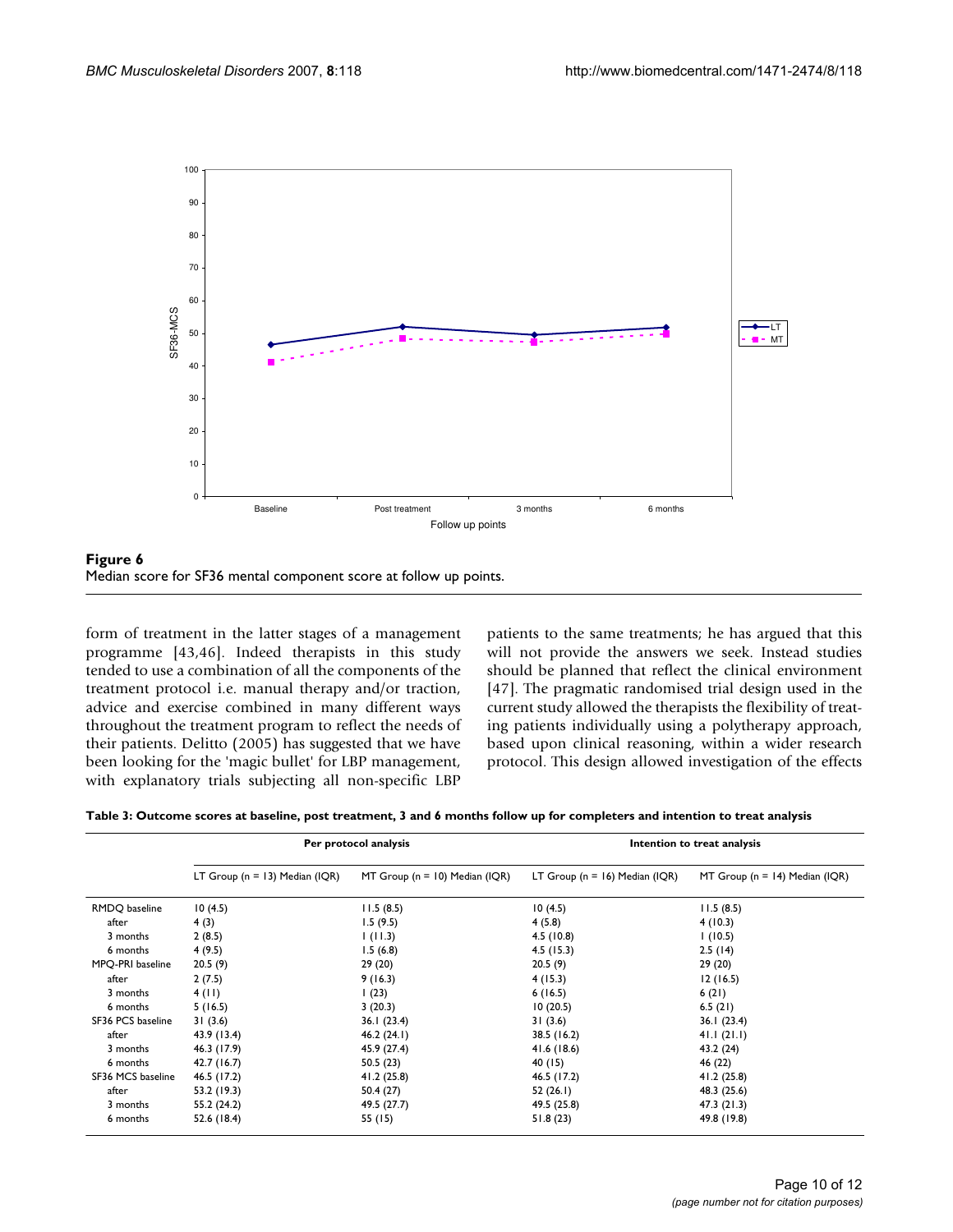|                             | Per protocol analysis               |                                     | Intention to treat analysis           |                                       |
|-----------------------------|-------------------------------------|-------------------------------------|---------------------------------------|---------------------------------------|
|                             | LT Group $(n = 13)$<br>Median (IQR) | MT Group $(n = 10)$<br>Median (IQR) | LT Group ( $n = 16$ )<br>Median (IQR) | MT Group ( $n = 14$ )<br>Median (IQR) |
| Total change score RMDQ     |                                     |                                     |                                       |                                       |
| baseline to post treatment  | 5.5(4.5)                            | 3(5.5)                              | 4.5(7.3)                              | 3(8)                                  |
| baseline to 3 months        | 6(7.5)                              | 5(15.8)                             | 6(7.8)                                | 5(15)                                 |
| baseline to 6 months        | 7(7)                                | 5.5(11.3)                           | 4(12.3)                               | 3(12.3)                               |
| Total change score MPQ-PRI  |                                     |                                     |                                       |                                       |
| baseline to post treatment  | 18(7.8)                             | 16(27)                              | 17.5(12.8)                            | 15.5(25.8)                            |
| baseline to 3 months        | 15.5(33.8)                          | 15(33.8)                            | 14.4(14.3)                            | 15.4(31.3)                            |
| baseline to 6 months        | 12(10.5)                            | 19.5(25.8)                          | 11.5(17.3)                            | 16.5(30.8)                            |
| Total change score SF36 PCS |                                     |                                     |                                       |                                       |
| baseline to post treatment  | $-8.9(13.9)$                        | $-9(18.4)$                          | $-7.5(14.6)$                          | $-0.5(13.7)$                          |
| baseline to 3 months        | $-15.8(18.4)$                       | $-2.1(16)$                          | $-12.3(14.2)$                         | $-1.6(17.4)$                          |
| baseline to 6 months        | $-10.5(13.3)$                       | $-3.80(18.8)$                       | $-10.2(10.2)$                         | $-4.6$ (17.5)                         |
| Total change score SF36 MCS |                                     |                                     |                                       |                                       |
| baseline to post treatment  | $-4.9(8.1)$                         | $-1(16.9)$                          | $-2.1(8.5)$                           | $-1(11.9)$                            |
| baseline to 3 months        | $-5.7(18.2)$                        | $+1.6(13.9)$                        | $-0.3(16.7)$                          | $+1.6(13.3)$                          |
| baseline to 6 months        | $-7.2(16.2)$                        | $-4.4(21.6)$                        | $-2.3(15.9)$                          | $-2.9(10.1)$                          |

**Table 4: Total change scores for outcomes from baseline to follow up points for completers and intention to treat analysis**

of a clinically relevant multi-modal approach to back pain.

publication. All authors have read and approved the final manuscript.

#### **Conclusion**

This study has shown that a high quality trial with patients with lumbo-sacral 'nerve root' involvement is possible. The trial design has addressed important issues: recruitment of a homogenous subgroup of patients (acute/sub acute stage of nerve root irritation/compression), as well as the use of clinically appropriate treatment parameters (treatment length, frequency and weights). The lack of a clear tend in the data is perhaps not unexpected in an underpowered study and further research is required with a fully powered study to ascertain if there is an effect with the addition of traction to the treatment protocol of mobilisations, advice and exercise. The introduction of a control group receiving advice and medication (as the majority of the patients were on medication) would further confirm the effects or non-effects of these interventions on patients with LBP and 'nerve root symptoms'.

#### **Competing interests**

The author(s) declare that they have no competing interests.

#### **Authors' contributions**

AH is the main author of the article and she designed and managed the trial, acting as screener and outcome assessor and was involved in the interpretation and analysis of the data.

DB and JG have made substantial contribution to the concept, design and interpretation of data. They have also been involved in the critical review of the manuscript at all stages of preparation and have given their approval for

#### **Additional material**

#### **Additional file 1**

*Results of follow up questionnaire at 3 and 6 months. This table provides the results of the follow up questionnaire at 3 and 6 month follow up points* Click here for file [\[http://www.biomedcentral.com/content/supplementary/1471-](http://www.biomedcentral.com/content/supplementary/1471-2474-8-118-S1.doc) 2474-8-118-S1.doc]

#### **Acknowledgements**

The authors thank the physiotherapists, general practitioners and patients in the Down Lisburn Health and Social Care Trust who took part in the study.

#### **References**

- van Tulder MW, Becker A, Bekkering T, Breen A, Carter T, del Real MT, Hutchinson A, Koes B, Kryger-Baggesen P, Laerum E, Malmivaara A, Nachemson A, Niehus W, Roux E, Rozenberg S: **European guidelines for the management of acute nonspecific low back pain in primary care.** 2004 [\[http://www.backpaineurope.org\]](http://www.backpaineurope.org). European Commission, Research Directorate General. COST B13 Working group
- 2. Clarke JA, van Tulder MW, Bloomberg SEI, de Vet HCW, van der Heijden GJMG, Bronfort G: **[Traction for low back pain with or](http://www.ncbi.nlm.nih.gov/entrez/query.fcgi?cmd=Retrieve&db=PubMed&dopt=Abstract&list_uids=16235311) [without sciatica.](http://www.ncbi.nlm.nih.gov/entrez/query.fcgi?cmd=Retrieve&db=PubMed&dopt=Abstract&list_uids=16235311)** *The Cochrane Database of Systematic Reviews* 2005:CD003010.
- 3. Harte AA, Gracey JH, Baxter GD: **Current use of lumbar traction in the management of low back pain: Results of a survey of physiotherapists in the United Kingdom.** *Arch Phys Med Rehabil* 2005, **86(6):**1164-1169.
- 4. Bell RG, Rothman RH: **[The conservative treatment of sciatica.](http://www.ncbi.nlm.nih.gov/entrez/query.fcgi?cmd=Retrieve&db=PubMed&dopt=Abstract&list_uids=6719258)** *Spine* 1984, **9:**54-56.
- 5. Waddell G: **The back pain revolution.** Edinburgh. Churchill Livingstone; 1998.
- 6. Beauvais C, Wybier M, Chazerain P, Harboun M, Liote F, Roucoules J, Koeger AC, Bellaiche L, Orcel P, Bardin T, Ziza J, Laredo JD: **[Prog](http://www.ncbi.nlm.nih.gov/entrez/query.fcgi?cmd=Retrieve&db=PubMed&dopt=Abstract&list_uids=12713858)-**